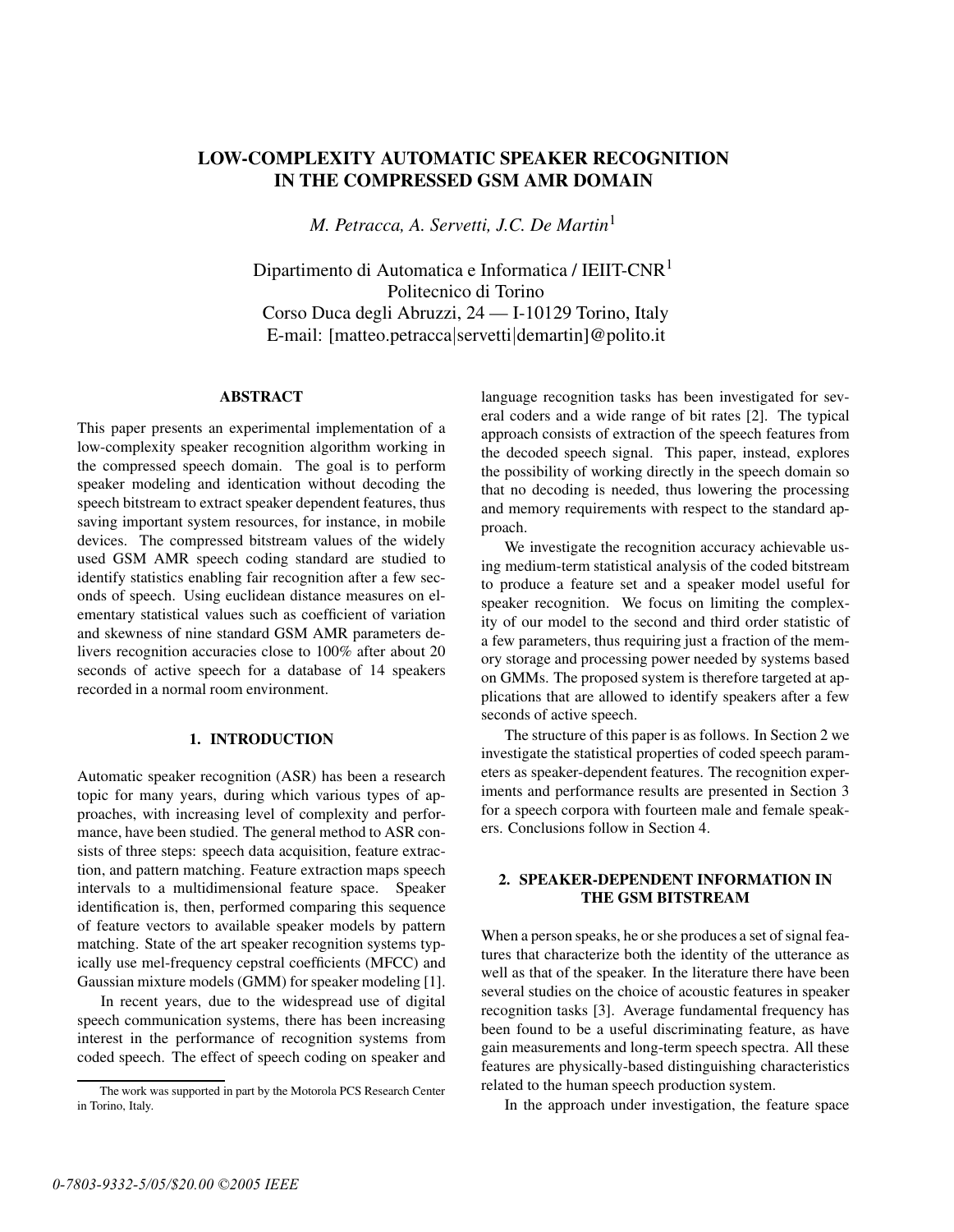is instead derived from bitstream values of coded speech parameters. In this particular case our study regards the bitstream generated by the widely used GSM AMR speech coder. Table 1 shows, the bit allocation for each quantized speech parameter at 12.2 kb/s (20 ms speech frame) [4]. Although these values are non-linearly related to the more physically meaningful features, we intend to investigate if they can provide valuable speaker-dependent information. If proved true, then we can design a low complexity recognition system that saves time and power with respect to traditional systems based on parameters decoding or speech re-synthesis.

#### **2.1. Speech features in the compressed domain**

The essential characteristics of the speech process change relatively slowly; speech signals are, therefore, usually parametrized over relatively long time periods of 10 to 25 ms called frames. Feature vectors produced by individual speakers are assumed to be samples from a continuous density probability distribution. The distributions of different speakers overlap and share the speaker space, but are ideally distinguishable from each other so that speaker identification can be achieved. For instance, if we consider the fundamental frequency, although it is a controllable attribute of stress and intonation which may vary widely, each person appears to have a mean fundamental frequency value which is relatively constant over a reasonable time span independently of linguistic content [3].

Our assumption is that, over a sufficiently long interval of speech, also the distributions of bitstream values conserve the desirable property of being distinguishable among different speakers. Statistical analysis on GSM AMR coded parameters shows, indeed, that some of them can really be considered part of the individual speaker's characteristics. The *adaptive codebook index*, for example, is an almost linear quantization of the fundamental frequency, and it presents nearly the same distribution.

Moreover, from our preliminary analysis, inter-speaker variability is also evident in the distribution of the *adaptive codebook gain*, the *fixed codebook gain*, and the *LP coefficients* of the prediction filter that models the vocal tract.

| <b>Parameter</b>                     | <b>Subframe</b>     |              |    |    |
|--------------------------------------|---------------------|--------------|----|----|
|                                      |                     | $\mathbf{2}$ |    |    |
| Line Spectral Frequencies (LSFQ 1-5) | $7 + 8 + 9 + 8 + 6$ |              |    |    |
| Adaptive Codebook index              |                     | n            |    |    |
| Adaptive Codebook gain               |                     |              |    |    |
| Fixed Codebook index                 | 35                  | 35           | 35 | 35 |
| Fixed Codebook gain                  |                     |              |    |    |

**Table 1**. Bit allocation of the GSM AMR 12.2 kb/s speech coding standard.



**Fig. 1**. Long-term average convergence of the adaptive codebook index mean, standard deviation, CoV, and skewness as a function of time.

This last result is particularly interesting: the split vector quantized LSF indexes, in fact, were not expected to preserve a great deal of the physical meaning attached to the corresponding LP coefficients. No discrimination, instead, arose from the fixed codebook excitation, that, as expected, was almost uniformly distributed and statistically identical between different speakers.

The group of nine input parameters which appeared to give the best recognition performance was selected. For each frame, a vector, consisting of two adaptive codebook indexes, the adaptive and fixed codebook gains, and the five vector-quantized LSFs, was derived.

#### **2.2. Speaker characterization**

In order to characterize the probability density distribution of speaker discriminant features – in this case the raw bitstream values of the speech coder parameters – we need to chose significant figures of merit. Mean, standard deviation, coefficient of variation  $1$  (CoV) and skewness are some of the possible choices limiting the search to elementary statistical functions. For example, the standard deviation of a speaker's fundamental frequency could be expected to be relatively small for a "monotone" speaker as compared to an "expressive" speaker.

To effectively employ such measures for speaker identification we need to know if early estimation of these values over a short period of time (a few seconds) can be accurate. Therefore we need to study the relation between these measures over an initial part of a speaker's sentence and the complete talk. For this purpose, in Fig. 1 we represent the convergence of *adaptive codebook index* mean, standard deviation, CoV, and skewness to their long-term average (one hour of active speech).

<sup>1</sup>Coefficient of variation is here defined as standard deviation over mean.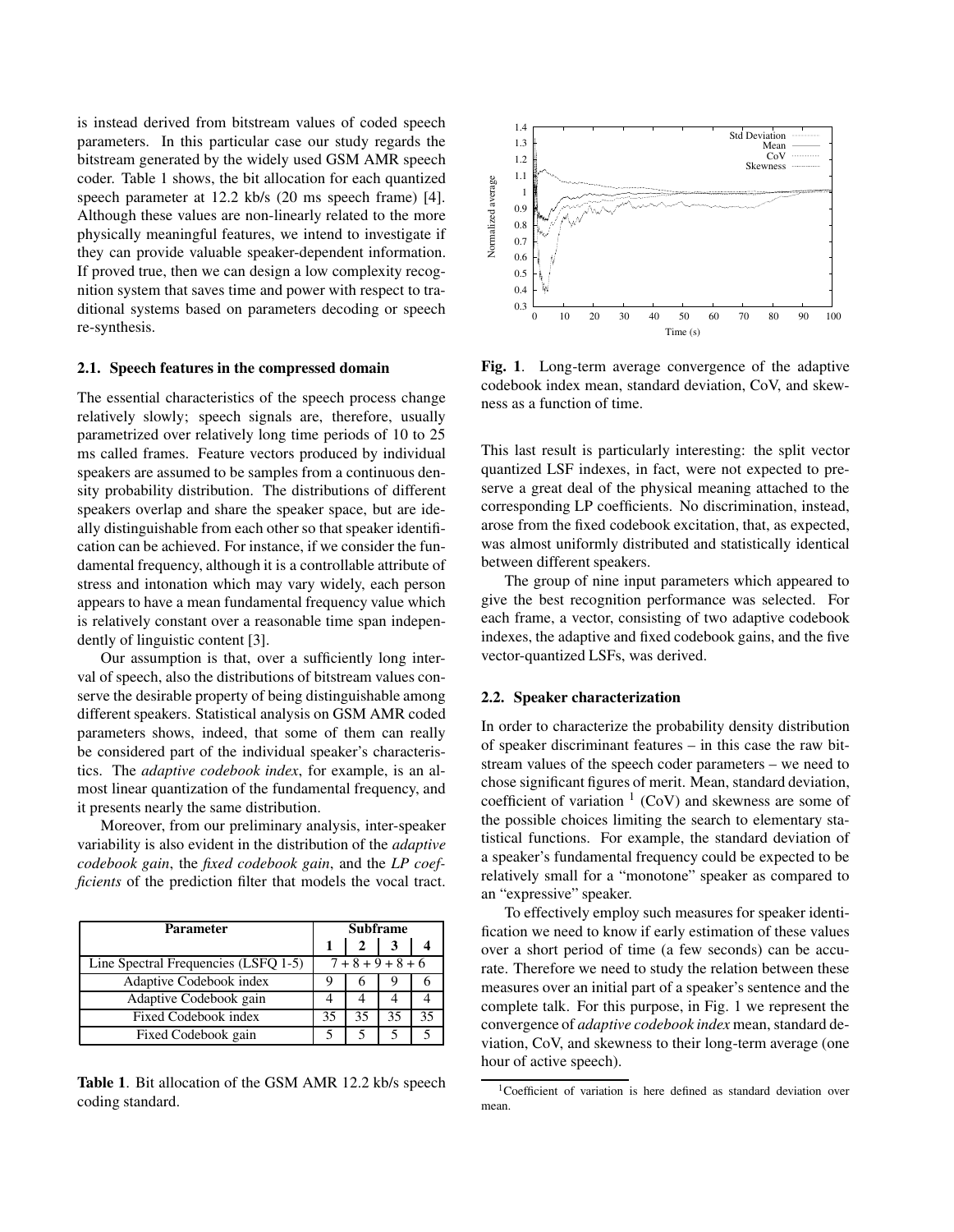We can clearly see that the values converge to one after 50 seconds except for the skewness that takes about 90 seconds. This is important, because it means that after 90- 100 seconds further analysis is not necessary to identify the "true" speaker characteristics (needed for building identification models), and that after the first 20-40 seconds possibly enough information can be gathered to discriminate between different speakers.

### **2.3. Speaker discrimination**

An estimate of the usefulness of a parameter for speaker discrimination is commonly derived from the ratio of its between-speaker to within-speaker variance, also known as *F-ratio*. In an ASR system, promising parameters are, in fact, those that show an high degree of variability between various speakers, but that concentrate their values in a short range for the same speaker over different time spans. The F-ratio of a feature is computed as the ratio between the variance of its inter-speaker means and the average of its intra-speaker variance.

Table 2 lists CoV (that includes in its definition mean and standard deviation) and skewness F-ratios of the coded parameters under investigation. The ordering of the parameters is of some interest. These values can, in fact, be used as an indicator of the relative effectiveness of each feature. For example, we see that CoV of LSFQ3 provides very little discrimination among speakers, whereas skewness of adaptive codebook indexes appears to provide the maximum discrimination among speakers over all parameters.

A second way of quantitatively showing the parameters effectiveness in speaker identification is to inspect twodimensional scatter plots of selected pairs of input parameters for various lengths of the test samples. Figure 2 presents a scatter plot of LSFQ1 CoV versus LSFQ2 CoV for speakers A and B, also shown are two-sigma ellipses for each speaker distribution. A significant decrease in the dispersion of the data is seen as the sample length increases. The

|                      | 10 seconds |                 | 20 seconds |                 |
|----------------------|------------|-----------------|------------|-----------------|
|                      | CoV        | <b>Skewness</b> | CoV        | <b>Skewness</b> |
| Adaptive cbk idx 1-3 | 1.24       | 35.21           | 1.48       | 45.39           |
| Adaptive cbk idx 2-4 | 1.38       | 22.65           | 1.73       | 32.92           |
| Adaptive cbk gain    | 1.32       | 3.25            | 1.55       | 4.74            |
| Fixed cbk gain       | 2.47       | 17.86           | 3.67       | 21.70           |
| LSFO <sub>1</sub>    | 2.62       | 7.73            | 3.34       | 10.24           |
| LSFQ 2               | 1.14       | 0.50            | 1.50       | 0.66            |
| LSFO <sub>3</sub>    | 0.06       | 3.82            | 0.08       | 5.98            |
| LSFO <sub>4</sub>    | 2.11       | 4.14            | 2.70       | 5.12            |
| LSFO <sub>5</sub>    | 1.23       | 1.54            | 1.44       | 2.11            |

**Table 2**. F-ratios of long term average CoV and skewness for 10 and 20 seconds of active speech.



**Fig. 2**. Scatter plots for speakers A and B along two parameter dimensions (LSFQ1, LSFQ2) for different lengths of test samples (5, 10, 15, 20 seconds).

two speakers are partially overlapped for limited amounts of sample duration (i.e., five and ten seconds), but they are clearly separable for longer sample durations.

Thus these results suggest that a speaker recognition application can be implemented using simple statistics on coded speech parameters together with a basic Euclidean distance metric to discriminate between different speakers. The next section will cover in detail our experiments and the corresponding preliminary results.

## **3. SPEAKER RECOGNITION RESULTS**

Speaker recognition tests have been conducted to assess the feasibility of such a system based on the raw bitstream values of the GSM AMR parameters. Speaker recognition performance was verified using a speech corpora recorded under normal room noise conditions. We collected recordings from fourteen speakers, seven men and seven women. Two separate data sets were made from the recordings. The first set, consisting of ninety seconds of active speech, was used to train the system. As argued in Sec. 2.2, in fact, after this period the time average of most features already corresponds to the "true" long-term average. The second data set contained unknown samples of different lengths to be used to test recognition. In this set there were a total of 150 seconds for each speaker, successively divided in thirty, fifteen, ten, and seven sequences of five, ten, fifteen, and twenty seconds, respectively.